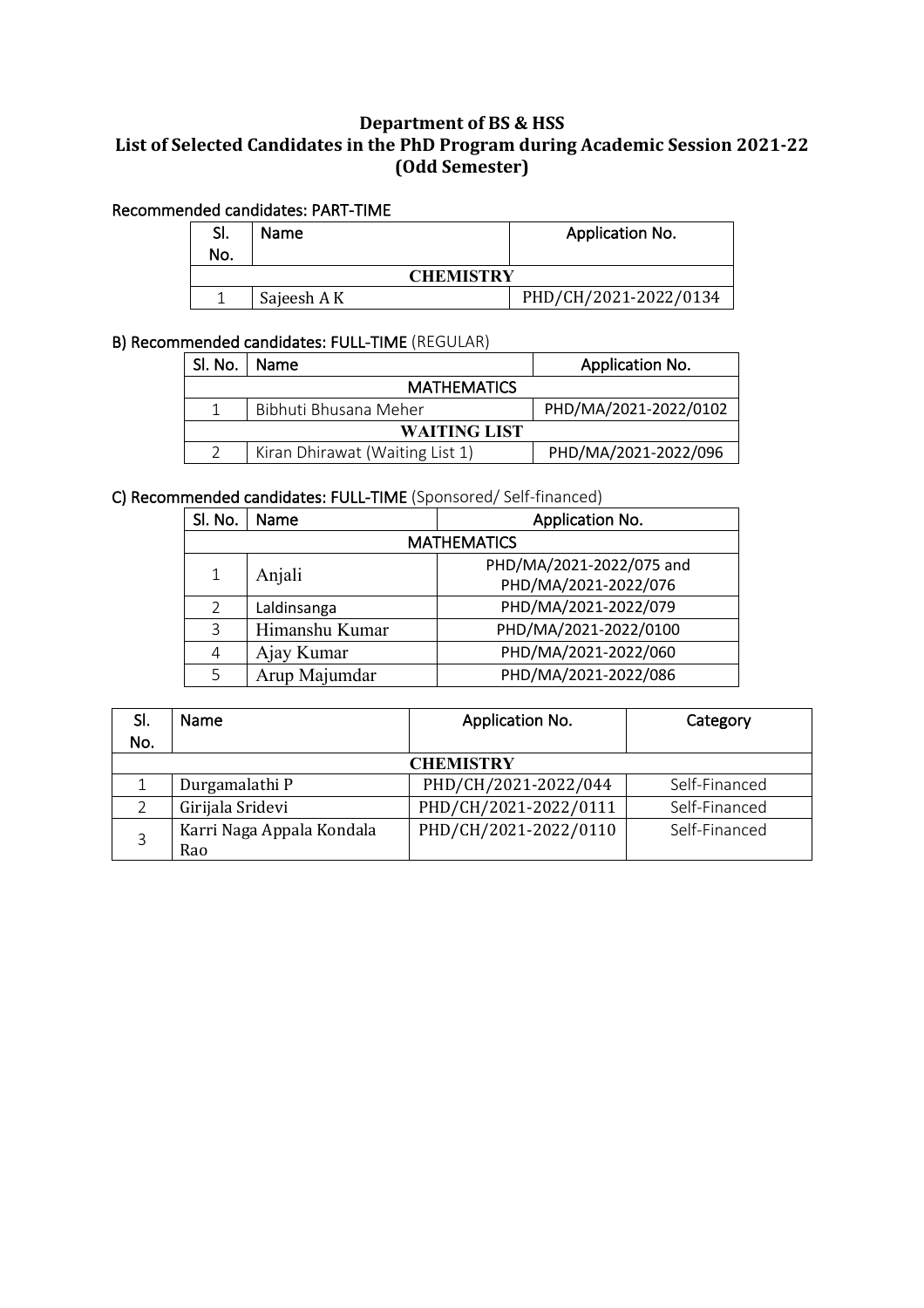# Department of Civil Engineering List of selected candidates in the PhD Program during Academic Session 2021-22 (Odd Semester)

## **Annexure – II**

| Sl.No. | <b>Name</b>            | <b>PhD Category</b>       | Category  |
|--------|------------------------|---------------------------|-----------|
|        | Evangeline Lalrinmawii | Part Time                 | <b>ST</b> |
| ∼      | Rajkumar Joyshree Devi | Full Time (Self-financed) | OBC       |
|        | Nakeertha Vijayalaxmi  | Part Time                 | OBC       |

(Dr. Ricky Lalthazuala) Assistant Professor & Head Civil Engineering Department NIT Mizoram

(Dr. Sanasam Vipej Devi) Assistant Professor Civil Engineering Department NIT Mizoram

B. ushando

(Dr. Bijayananda Mohanty) Assistant Professor Civil Engineering Department NIT Mizoram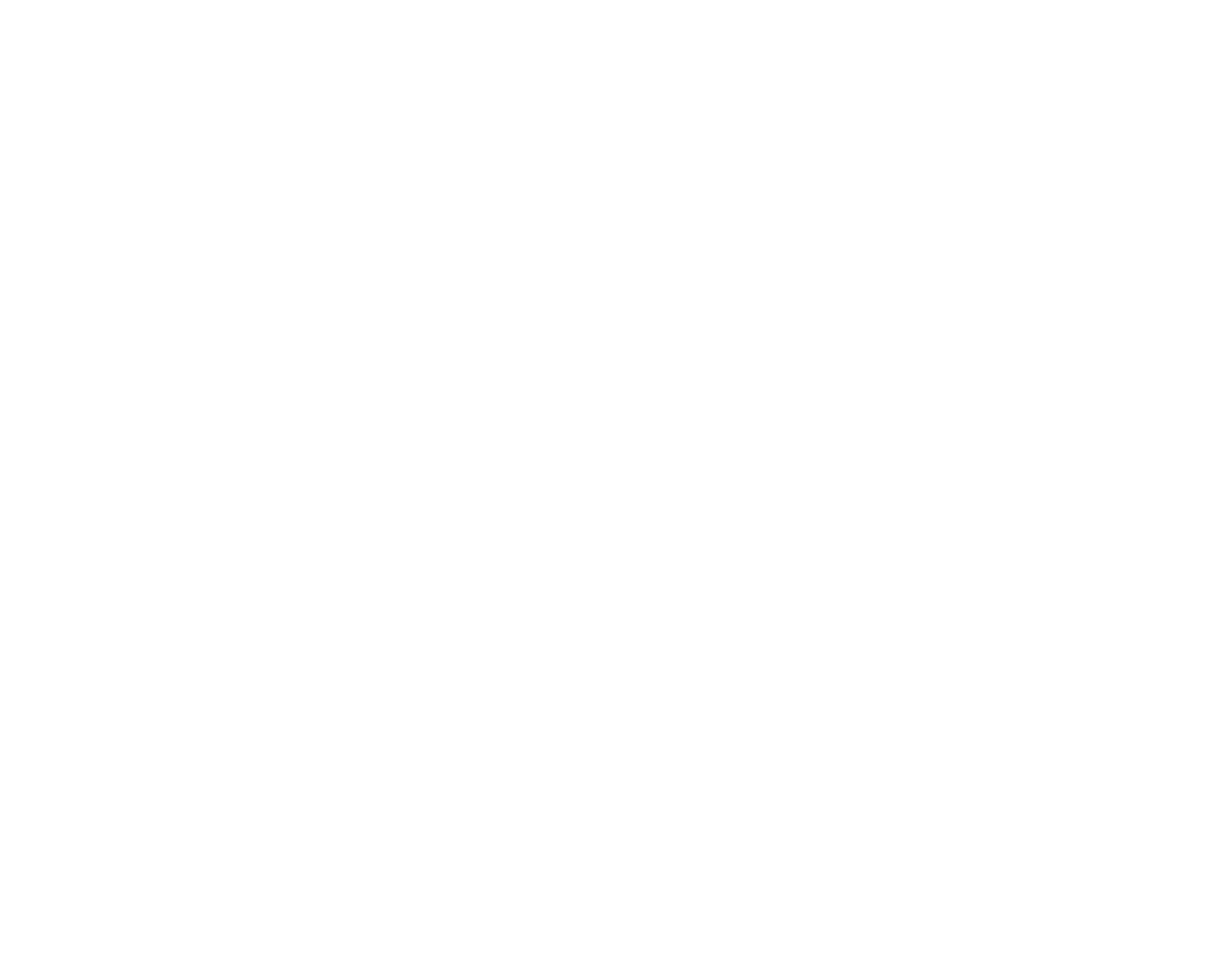## **Department of Computer Science & Engineering List of Selected Candidates in the PhD Program during Academic Session 2021-22 (Odd Semester)**

| Sl No          | <b>Name</b>                | <b>PhD Category</b>       | Category |
|----------------|----------------------------|---------------------------|----------|
|                | Shubham Singh              | Full Time (Regular)       | General  |
| 2              | Pratip Samanta             | Full Time (Self-Financed) | General  |
| 3              | Pratibha Gond              | Full Time (Self-Financed) | SТ       |
| $\overline{4}$ | Vemagiri Grace Susanna Roy | Full Time (Self-Financed) | General  |
| 5              | Prathi Naveena             | Part Time                 | General  |

**Waiting List Candidates in the PhD Program during Academic Session 2021-22 (Odd Semester)**

| Sl No | <b>Name</b>        | <b>PhD Category</b> | Category |
|-------|--------------------|---------------------|----------|
|       | Robert Lalramhluna | Full Time (Regular) |          |

 $SkD$ ogl

Dr. S. K. Dash Chairman

Ranjik 228

 $A<sub>right</sub>$  K<sub>1</sub> R14

Dr. R. Das Member

Dr. A. K. Roy Member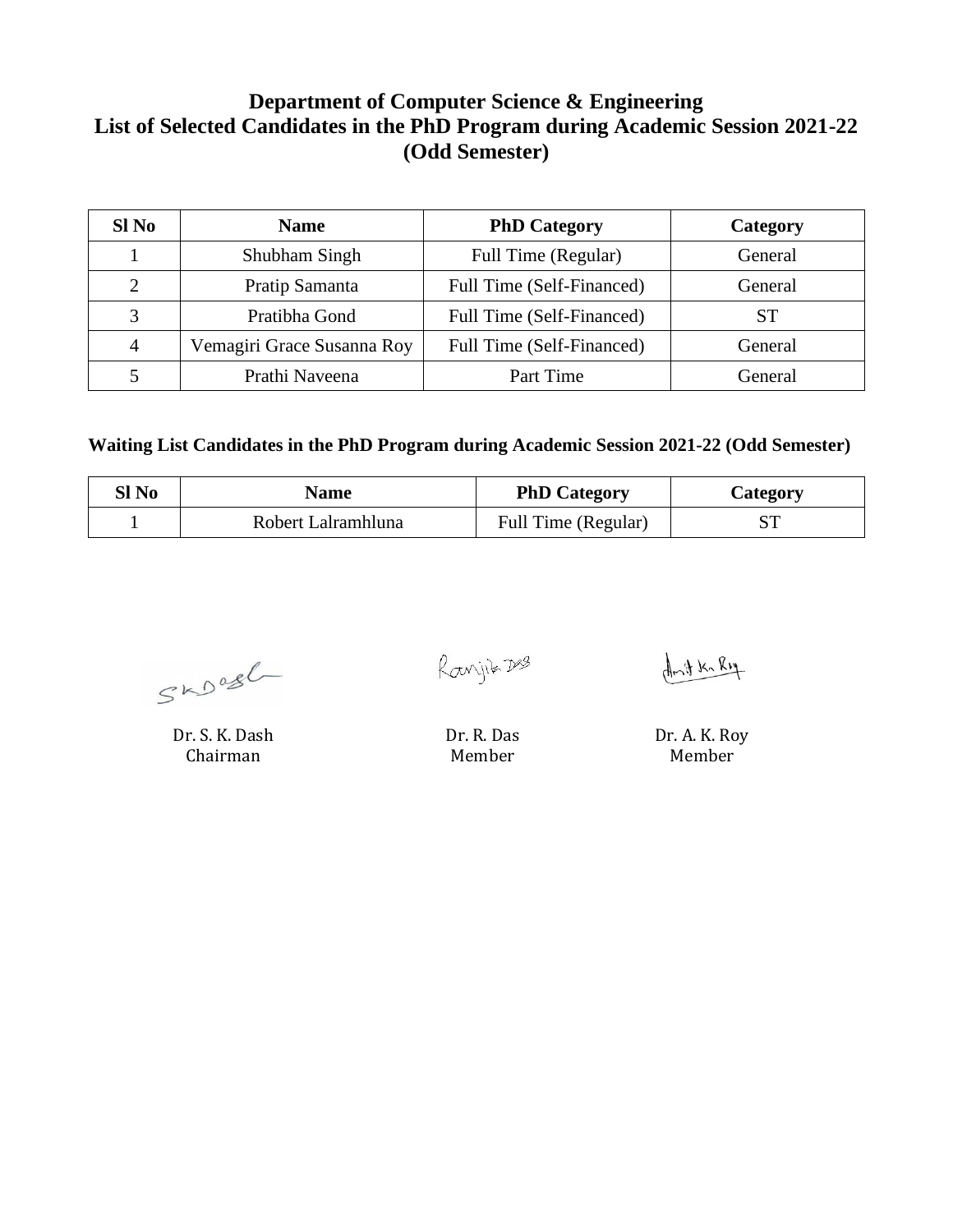## **Department of Electrical and Electronics Engineering List of Selected Candidates in the PhD Program during Academic Session 2021-22 (Odd Semester)**

#### **Annexure-II**

| SI.<br>No. | <b>Name</b>          | <b>PhD Category</b>       | Category       |
|------------|----------------------|---------------------------|----------------|
| 1.         | Vipin Kumar Azad     | Full Time (Regular)       | <b>OBC</b>     |
| 2.         | Raju Kumar           | Full Time (Regular)       | <b>OBC</b>     |
| 3.         | Robert Bhadra Naorem | Full Time (Self-Financed) | <b>OBC</b>     |
| 4.         | Debarghya Datta      | Part Time                 | <b>OBC</b>     |
| 5.         | Pralay Roy           | Part Time                 | <b>SC</b>      |
| 6.         | Subhajit Roy         | Part Time                 | <b>GENERAL</b> |

## **Waiting List Candidates in the PhD Program during Academic Session 2021-22 (Odd Semester)**

| эı.<br>No. | Name         | <b>PhD Category</b> | Category |
|------------|--------------|---------------------|----------|
|            | Ravi Kumar K | Full Time (Regular) | SC       |

Dr. P. K. Biswas AP & HoD, EEE Chairman of PhD scrutiny committee

Sailed Chatterpe

Prof. Saibal Chatterjee Professor, EEE Member of PhD scrutiny committee

Dr. Suman Majumder AP, EEE Member of PhD scrutiny committee

Krishnash De.

Dr. Krishnarti De AP, EEE Member of PhD scrutiny committee